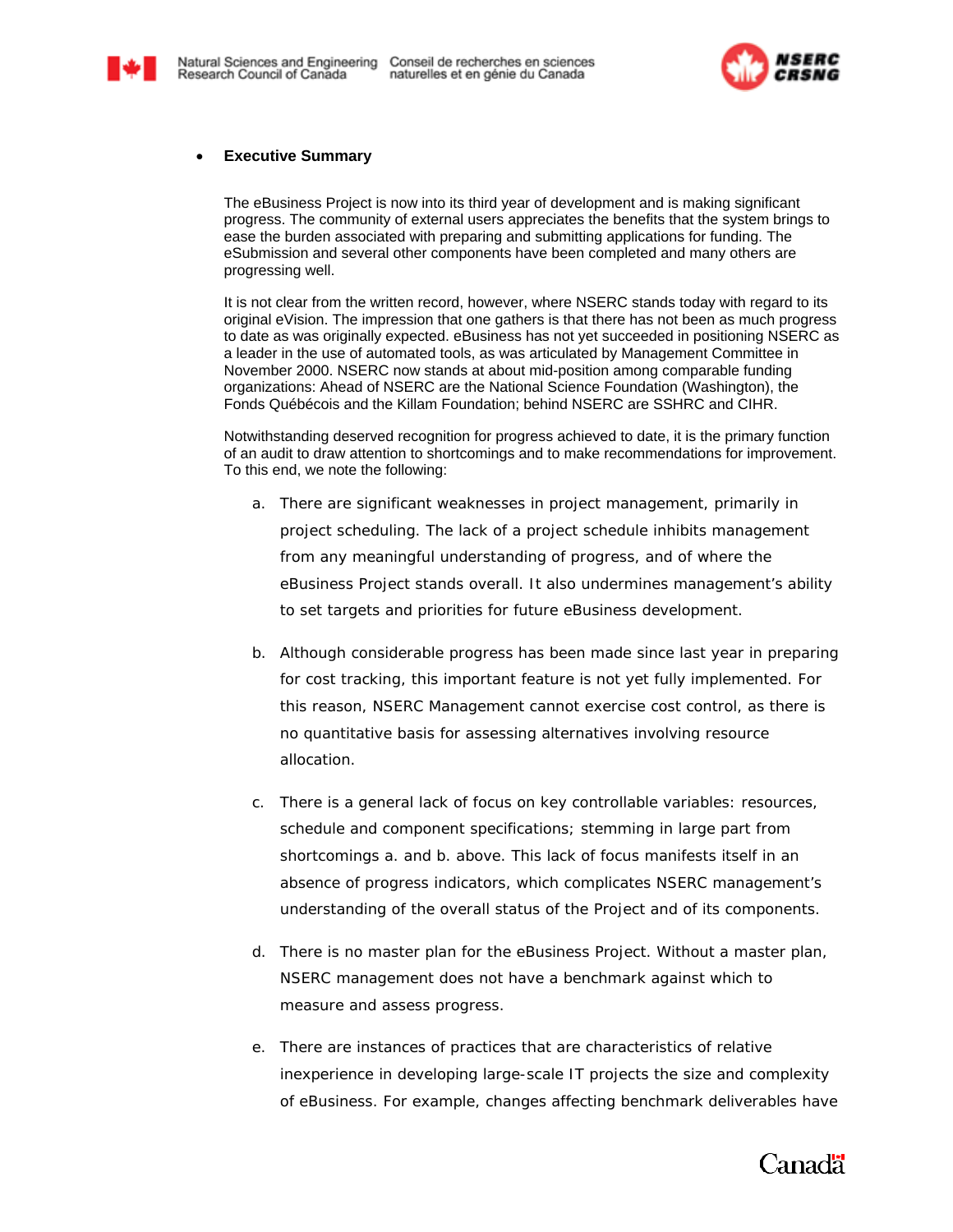

been introduced without the formality of Project Charter changes and approvals that should accompany such changes, and there is a lack of follow-through on 'critical' and 'important' issues – as evidenced by project reporting.

f. The widespread use of NSERC staff with limited prior knowledge and experience in systems analysis and design, has necessitated considerable training and coaching. Despite such efforts and the full cooperation and energies of the staff involved, gaps in systems know-how still remain. This is a potentially important handicap with regard to the up-coming difficult job of process transformation of the program branches (the Business Transformation Project).

### **Recommendations**

The recommendations of this audit stem from the above general observations, which, in turn are an aggregated outcome of the research and interviews conducted in the course of pursuing specific lines of inquiry established by Internal Audit. Each recommendation is presented at the end of the report section of its related Line of Inquiry. Recommendations are also listed in Annex C.

The following recommendations are particularly important:

# **7. Project Scheduling**

*The eCentre should ensure that project scheduling be done continuously and effectively. This means that the eCentre should have the resources necessary to maintain the project schedule at all times, and that the project schedule accurately reflect all components of the eBusiness Project to the lowest level of detail needed for effective control.* 

*For project scheduling to be done effectively, the eCentre must be provided with appropriate inputs. To this end, all project participants – the eCentre, ISD and program branches – should provide reasonably accurate estimates of the time and resources they plan to use in the project, and should keep these estimates up-to-date at all times.* 

### **b. Cost-Tracking**

*The eCentre, based on the experience of the pilot, should implement cost tracking as soon as possible.* 

# **3. Master Plan**

*NSERC management should request the eCentre to prepare an eBusiness Master Plan and keep it up-to-date. This Plan should scope the work remaining to complete the implementation of the original eBusiness vision, updated as appropriate with work completed to date (including the Project Blueprint), as well as changes in the business environment, and developments in technology since the original Plan was created. The Plan should also be time-scaled and costed, so that NSERC management can exercise meaningful control.*